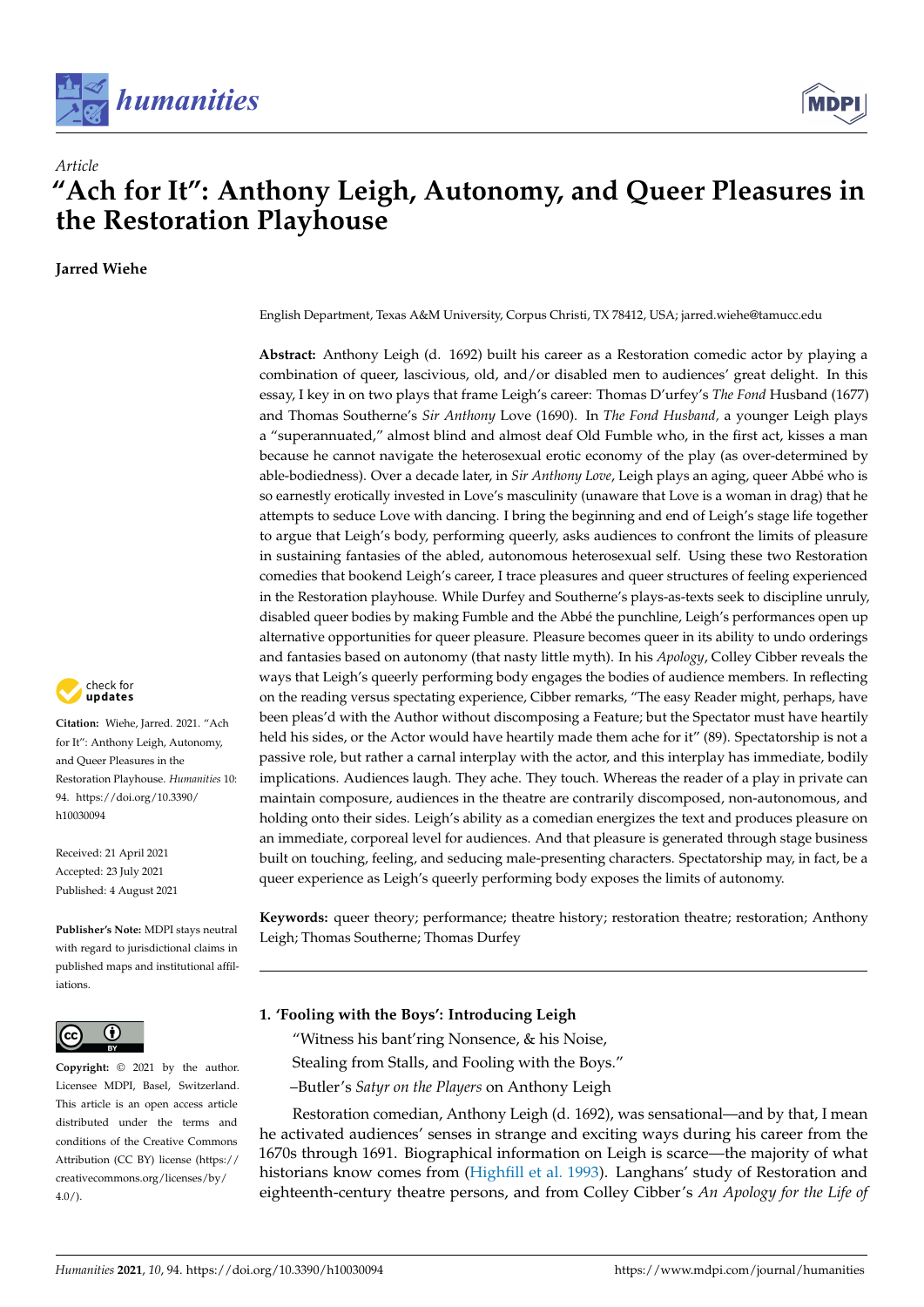*Mr. Colley Cibber, Comedian* [\(Cibber \[1740\]](#page-14-1) [1889\)](#page-14-1). Judith Milhous and Robert D. Hume, in their edition of John Downes' *Roscus Anglicanus*, report that Leigh may "have tried acting about 1671–72, but he did not establish himself solidly in the company until 1676" (68n196). Downes [\(Downes](#page-14-2) [1987\)](#page-14-2), the prompter for the Duke's Company, reports:

<span id="page-1-0"></span>Mr. *Leigh* was Eminent in this part of Sir *William* [in Shadwell's *The Squire of* Alsatia (1688)], & *Scapin* [in Otway's *The Cheats of* Scapin (1676)]. Old *Fumble* [in Durfey's *A Fond* Husband (1677)]. Sir *Jolly Jumble* [in Otway's *The Soldier's* Fortune (1680). *Mercury* in [Dryden's] *Amphitrion* [1690]. Sir *Formal* [Shadwell's *The* Virtuoso (1676)], [Dryden's] *Spanish* Fryar, *Pandarus* in *Troilus and Cressida* [Dryden (1679)]. (p. 86)

These roles are pimps, cheats, dirty clergymen, and lecherous old (and impotent) men. Leigh's popularity comes from roles that explicitly ask audiences to think about the contours of fluid sexual communities: the wanton, the dirty, the aging, and the queer.<sup>[1](#page-11-0)</sup> By "queer," I signal the type of capacious and fluid desires and sex acts that traffic in unexpected ways through early modern affects. Informed by contemporary queer theorists of affect, Christine Varnado [\(Varnado](#page-14-3) [2020\)](#page-14-3) models how to read for "mood, relationality, embodiment, and nonverbal and linguistic expression. In other words, affects are legible. Their textual residues, their aesthetic and libidinal effects, constitute a body of significations—content that can be read" (7). While queer might signal wayward, variant, non-normative, queerness is very much a way of feeling.

Leigh also became the touchstone for foppish performances of masculinity in the Restoration theatre. Aphra Behn's [\(Behn](#page-14-4) [1997\)](#page-14-4) epilogue to *The* Rover (1677) capitalizes Leigh's popularity to playfully tease the nay-saying fops in the audience:

Such fops are never pleased, unless the play

Be stuffed with fools as brisk and dull as they.

 $[\dots]$ 

Oh that our Nokes, or Tony Lee, could show

<span id="page-1-2"></span><span id="page-1-1"></span>A fop but half so much to th'life as you. (pp. 247–48).

Leigh and his counterpart, James Nokes, were famous enough for audiences to recog-nize the types of sexual roles that the two predominantly played.<sup>[2](#page-11-1)</sup> Restoration audiences would have understood Leigh as a fop, as well as a hyper-sexual subject.<sup>[3](#page-12-0)</sup> Samuel Butler [\(Butler](#page-14-5) [1679\)](#page-14-5), in *A Satyr on the Players* (1679), renders Leigh and his contemporaries as sexually perverse. Butler begins by calling all actors "Stage Ape[s]," and then he turns his satirical gaze on individual actors, often coupling queer sex acts and disabilities. He characterizes Nokes, Leigh's notorious co-fop, in the following way:

You Smock-fac'd lads, secure your gentle Bums;

For, full of Lust and Fury, see, he comes!

'Tis Bugg'ring *Nokes*, whose damn'd unwieldy T[arse]

Weeps, to be bury'd in his Foreman's A[rse]

Unnatural Sinner, Letcher without Sence

To leave kind Whores, to dive in Excrements! (272)

Butler shapes Nokes' desires as pointedly sodomitical, uncontrollable, and unreasonable. Part of what shapes Noke's penis as irrational and "unwieldy" is a loss of phallic, masculinist control—it also is overly sensational and (ironically) weeping. Nokes' desires thus make him "unnatural," immoral, and senseless, and they accordingly call into question the actor's status as a rational subject. With regards to "*Tony Lee*," Butler writes,

But now, the Character of one you'll Read,

Who strove so long a Fool to be believ'd,

That at last he is a Fool indeed:

Witness his Bant'ring Noncense and his Noise,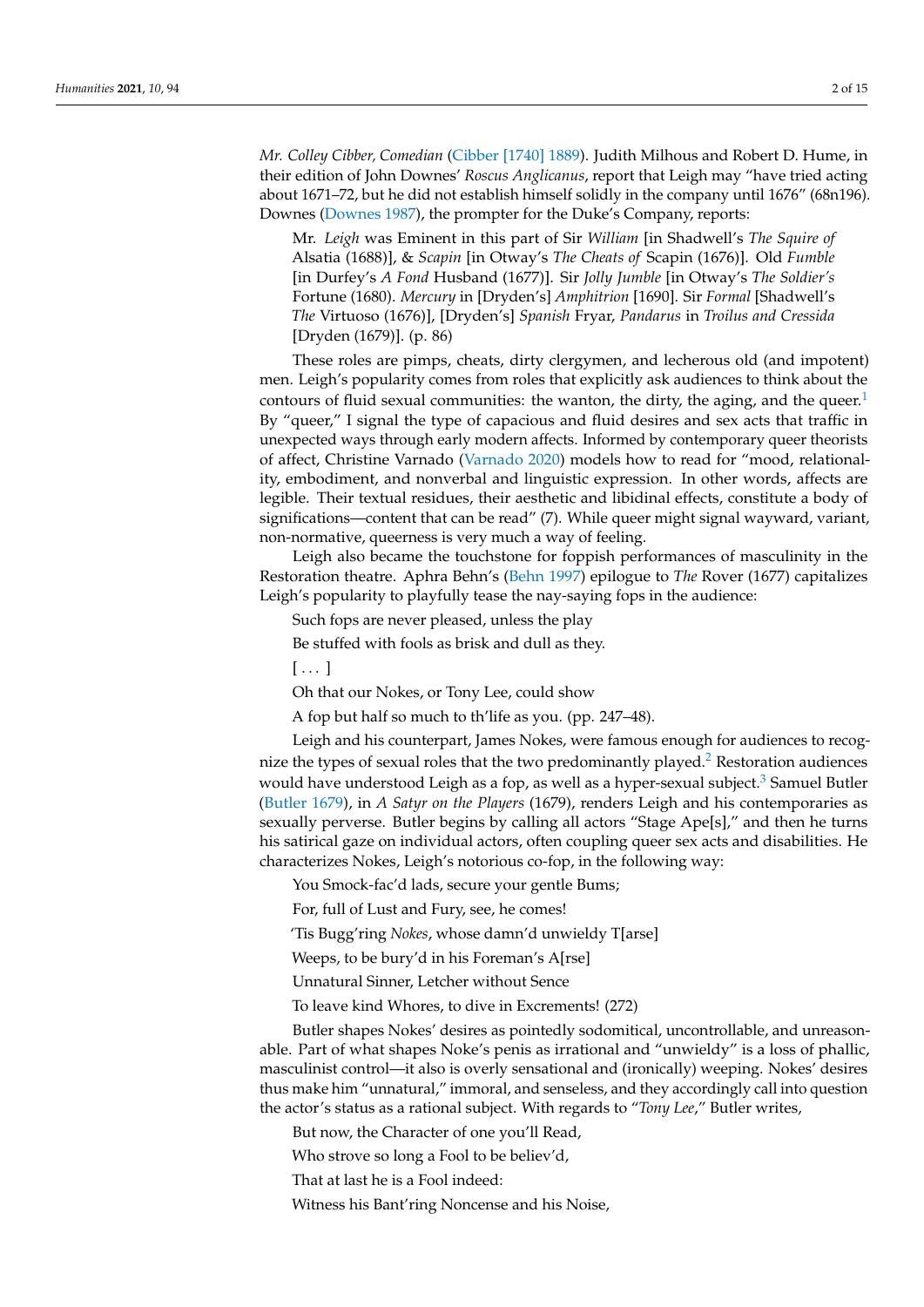Stealing from Stall, and Fooling with the Boys. (272)

As with Nokes, Butler deploys "fool" in order to connect sexual suspicion to mental health since Leigh's "fooling" is tied to articulations of his cognitive impairments (his nonsensical bantering). Again, in lambasting Elizabeth Barry, Butler references Leigh and sexual health: "One that is *Pox* all o'er, *Barry* her Name, /That mercenary, Prostituted Dame; /Whose nauseous A[ss] like *Tony's Tap* does Run" (273). By creating a simile with Barry's leaky anus and Leigh's penis, Butler reinforces Leigh's body as queerly performing, sexually fraught, anally-oriented, and dirty. $4$  So what types of queer feelings might emerge in productions that capitalize on Leigh?

<span id="page-2-1"></span><span id="page-2-0"></span>While certainly not gospel truth, Cibber's *Apology* gives theatre historians insight into the ways that Leigh's performances create different structures of feelings outside of the printed text.<sup>[5](#page-12-2)</sup> Cibber writes, "Leigh rais'd the Character as much above the Poet's Imagination as the Character has sometimes rais'd other Actors above themselves!" (146). While clearly very flattering to Leigh, Cibber sets up a paradigm of understanding the relationship between actor and role—whereas other actors step into roles, Leigh takes roles that might be flat and animates them beyond themselves. I want to put pressure on performances, bodies, and pleasures that work beyond, outside, and besides themselves, and Leigh's stage history gets us to that conversation. Cibber reflects, "But no wonder *Leigh* arriv'd to such Fame in what was so completely written for him, when Characters that would make the Reader yawn in the Closet, have, by the Strength of his Action, been lifted into the lowdest Laughter on the Stage" (146). Laughter, of course, is often a coercive and cruel disciplinary tool in the era. Simon Dickie's *Cruelty and Laughter* [\(Dickie](#page-14-6) [2014\)](#page-14-6) opens with the reminder, "Eighteenth-century Britons—or a high proportion of them—openly delighted in the miseries of others. Women as well as men laughed at cripples and hunchbacks" (1). Leigh's performing body engages audiences on a different register—and one that is distinctly compelling in its ability to turn the ideas of loss of autonomy back on the audience. Leigh's "Action" draws forth a physiological response from audiences' bodies: laughter. That laughter has the power to expose the limits of audiences' autonomy and pleasure: "the high Colouring, the strong Lights and Shades of Humour that enliven'd the whole and struck our Admiration with Surprize and Delight, were wholly owing to the Actor." (88–9). While questions of "Surprize and Delight" and other affective relationships have occupied literary historians of sexuality and the novel, I want to think more deliberately about the queer possibilities such surprise offers in the playhouse.[6](#page-12-3)

## <span id="page-2-2"></span>**2. Queer Pleasure and the Limits of Autonomy**

<span id="page-2-3"></span>Cibber describes the very carnal implications of Leigh's comedy, which engages with audience members' bodies in different ways than with those of readers. He writes, "The easy Reader might, perhaps, have been pleased with the Author without discomposing a Feature, but the Spectator must have heartily held his Side, or the Actor would have heartily made them ach for it" (148–9). This image of holding, touching, laughing, and aching is central to my argument about the queerness of the Restoration playhouse. Cibber's repetition of "heartily"—"with full of unrestrained exercise of real feeling"—speaks to the excess of pleasure and the physicality of the response (OED 1a). And there is something that shakes spectators out of autonomy through discomposing, recomposing, and aching; despite holding it in, their bodies respond to Leigh with queer pleasure. "Ache" is a provocative way into queer theatrical bodily experiences because it is a small, negative sensation. For Samuel Johnson, there is a temporal association—to ache is "continued" and it will be linked will dull pains, possibly in waves or chronic experiences (OED 3). In Cibber's reflection, the negative is a site related to tensions of pleasure and sovereignty: a sensation caused by holding back, trying to being in control, and by resisting, aching. "Ache" is a productive term for queer historical research given queer theories critical reconciliations with how queer scholars long and ache toward "archives of feeling".[7](#page-12-4) Heather Love's characterization of the relationship of queer history and research comes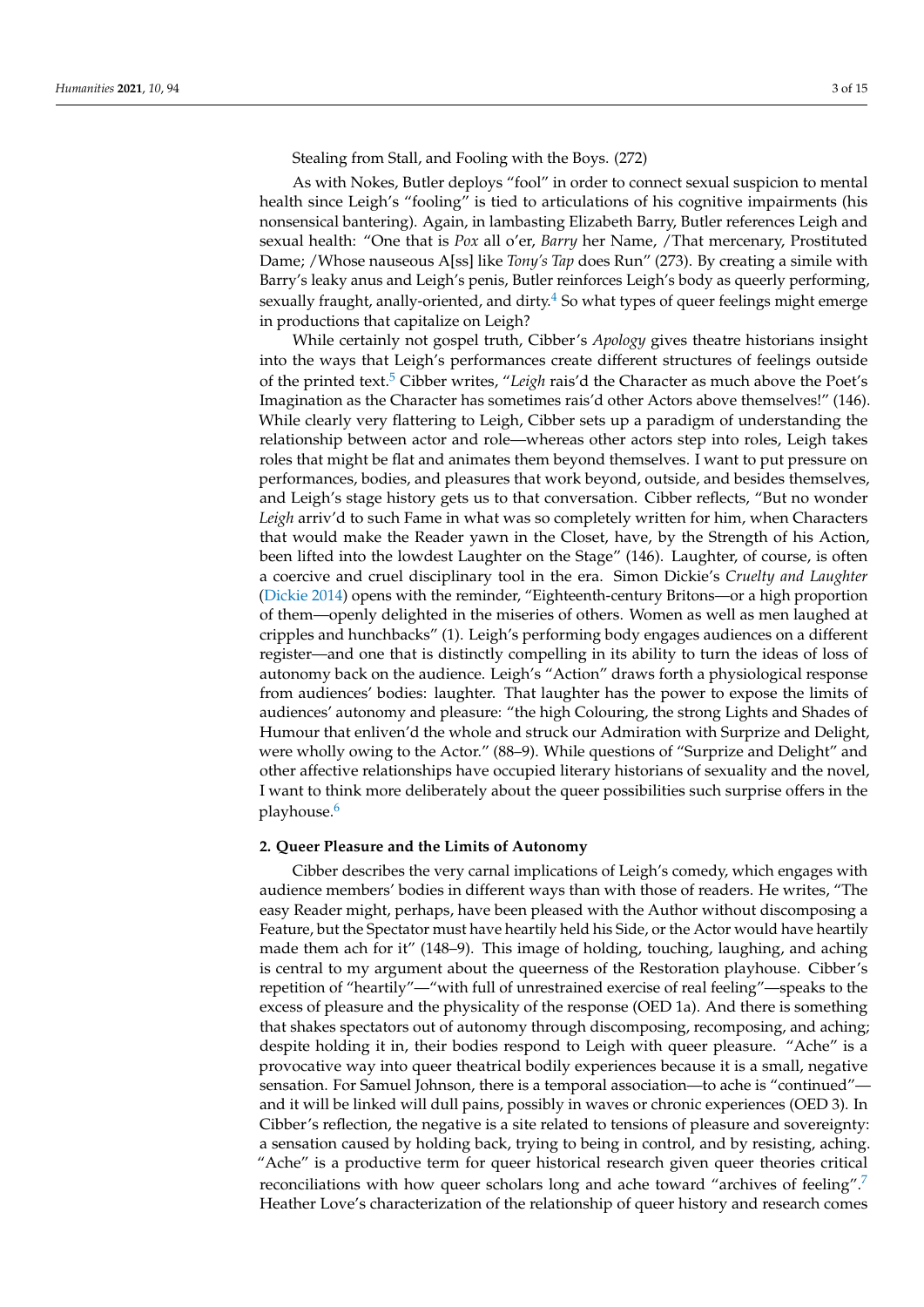<span id="page-3-0"></span>to mind: "queer history is marked by a double impossibility: we will never possess the dead; our longing for them is also marked by the historical impossibility of same-sex desire" (21). Finally, aching bodies provide a different way into conversations about cripistemologies and queer pleasure.<sup>[8](#page-12-5)</sup> By queer pleasure, I mean affective experiences on and through the body that are not necessarily genitally based (though they certainly can be). I come to that idea of pleasure, laughter, and being beside oneself through two conversations: contemporary queer and feminist thinking and the British literary history of making genders—especially men *men*—through naturalized fictions of autonomy.

Queer pleasure, in this project, is not just sexual or erotic pleasure—it is about the perversely fun experience of watching orderings and categorization coming apart. Michel Foucault [\(Foucault](#page-14-7) [1973\)](#page-14-7), in the preface to *The Order of Things*, reflects on how laughter and pleasure opened up a space to interrogating the history of human sciences. He writes:

This first book arose out of a passage in Borges, out of the laughter that shattered, as I read the passage, all the familiar landmarks of my thought—our thought, the thought that bears the stamp of our age and our geography—breaking up all the ordered surfaces and all the planes which we are accustomed to tame the wild profusion of existing things, and continuing long afterwards to disturb and threaten with collapse our age-old distinction between the Same and the Other. (xv)

<span id="page-3-1"></span>Although Foucault does not label his laughter as such, I see the Borgesisan laughter that odd outburst of pleasure in the face of familiar epistemologies and orderings coming undone—as a critically queer/crip tool.<sup>[9](#page-12-6)</sup> In laughing, Foucault transforms a jarring reading experience into a physical and vocal response that signals pleasure in seeing bizarre alternatives to the orderings "which we are accustomed to tame the wild profusion of existing things" (xv). Laughter resists the disciplining of ordering, which is too often built on white, Western, heteromasculinist "rationality." Since Borges' text disturbs, threatens, and collapses notions of similarity and difference, boundaries between "Same and the Other," it raises issues relevant to queer and disability studies: instability of binaries, making certain lives "the Other," and undermining the universality of empirical knowledge.

This laughter is tinged with anxiety, and Foucault notes "a certain uneasiness [ . . . ] hard to shake off" (xvii). It is "the profound distress of those whose language has been destroyed" (*The Order* xviii-xix). Even so, in laughing at an undoing that produces lingering unease, Foucault gives himself a space to ask epistemologically shattering questions: "On what 'table' according to what grid of identities, similitudes, analogies, have we become accustomed to sort out so many different and similar things? What is this coherencewhich, as is immediately apparent, is neither determined by an a priori and necessary concatenation, nor imposed on us by immediately perceptible contents?" (xix). His laughter, spurred by experiencing alternative groupings, opens up a radical critique of "the process of establishing an order among things" (xix).

Of course, emotions and affective responses have a critical history of "undoing" categories and, for Judith [Butler](#page-14-8) [\(2004\)](#page-14-8), selves. In reflecting on the power of grief, Butler writes, "[G]rief displays the way in which we are in the thrall of our relations with others that we cannot always recount or explain, that often interrupts the self-conscious account of ourselves we might try to provide in ways that challenge the very notion of ourselves as autonomous and in control" (19). For Butler, the nature of embodiment means realizing how we are always vulnerable in the face of others, that we never truly have control over what can happen to us: "The body implies mortality, vulnerability, agency; the skin and the flesh expose us to the gaze of others but also to touch and to violence. [ . . . ] Although we struggle for right over our own bodies, the very bodies for which we struggle are not quite ever only our own" (21). Dangerous acts serve as stark reminders of this very vulnerability, this very precarious fantasy of autonomy. Butler writes, "Violence is surely a touch of the worst order, a way in which the human vulnerability to other humans is exposed in its most terrifying way, a way in which we are given over, without control, to the will of another, the way in which life itself can be expunged by the willful action of another" (22). While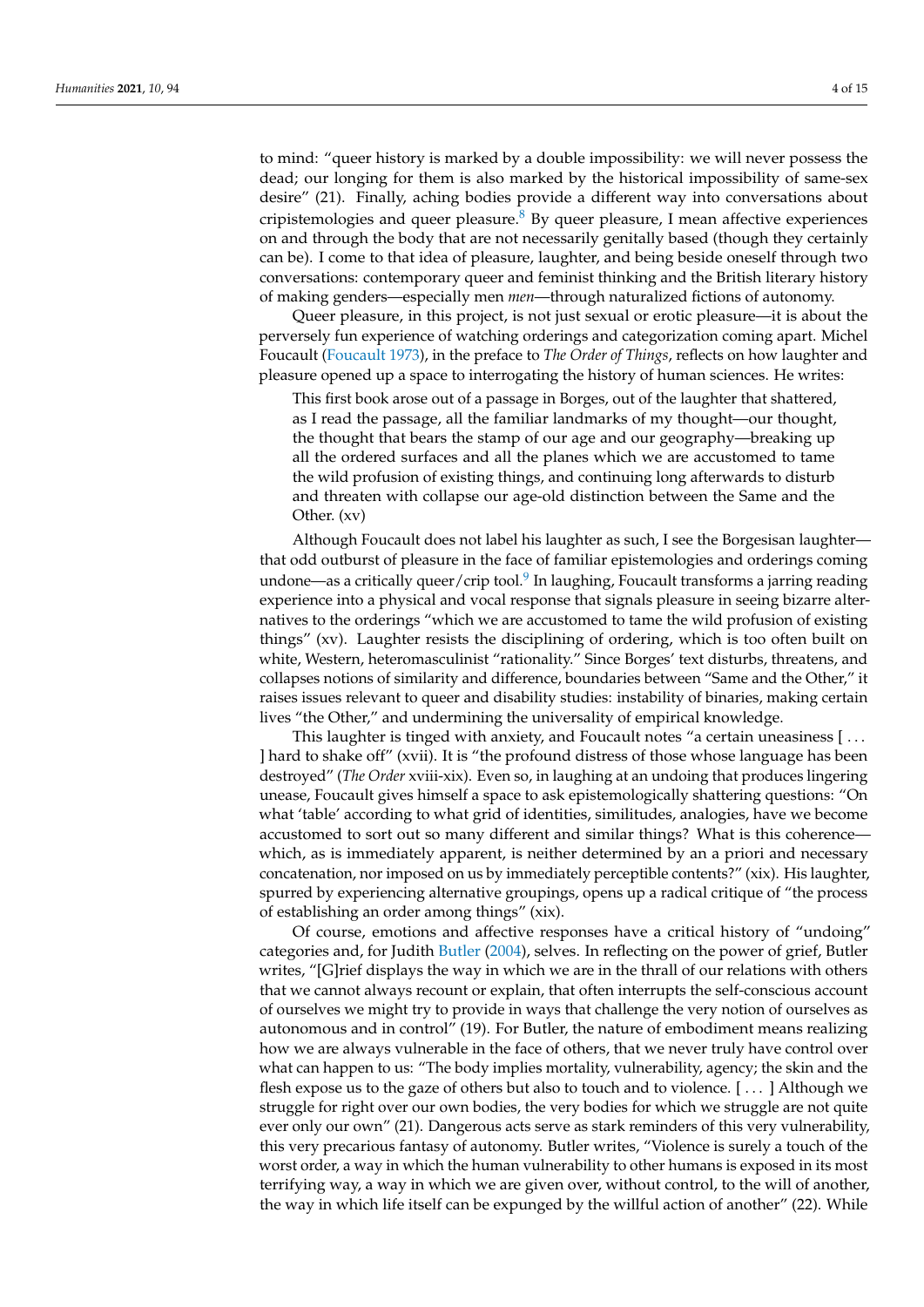violence and grief provide very clear moments where people become beside themselves, laughter, too, can lay bare the ways we do not have control over ourselves. It resonates with Cibber's description of Leigh's effect: "the Spectator must have heartily held his sides, or the Actor would have heartily made them ach for it" (89). Audiences have to try and hold themselves together or else ache. This is about experiencing comedy on and through a body—a body that is at the mercy of Leigh.

<span id="page-4-0"></span>Giving oneself over to pleasure in the Restoration playhouse teases at the edges of nonsovereignty. In *Sex, or the Unbearable*, Lauren Berlant and Lee Edelman think through "the ways that sex undoes the subject" and "the activity of affect phenomenologically and in historical context" (4). Contributing to the long tradition of Gayle Rubin [\(Rubin](#page-14-9) [2011\)](#page-14-9) and ways of thinking about sex and the social as contrary to liberation narratives or discourses of wholeness, mastery, and telos, Berlant and Edelman find nonsovereignty to be a place of for multiplying pleasures and, by extension, livable lives.<sup>[10](#page-12-7)</sup> Though the two approach the concept of sex, nonsovereignty, and the pleasure of undoing in slightly different terms, Berlant and Edelman are concerned with "that muddled middle where survival and threats to it engender social forms that transform the habitation of negativity's multiplicity" (5). Which is to say, for the watershed moment of the Restoration, which worked to secure livable lives for some while foreclosing that survival for others, Berlant and Edelman's framework of pleasure and nonsovereignty helps me center those crip and queer bodies and "expand the field of affective potentialities, latent and explicit fantasies, and infrastructures for how to live beyond survival" in a crip/queer past (5). Such work on queer theory and laughter has been brought to bear on the eighteenth-century novel. Eugenia Zuroski [\(Zuroski](#page-14-10) [2020\)](#page-14-10) picks up Berlant and Edelman to make sense of the queer potentiality of Frances Burney's *Evelina*. [11](#page-12-8) Bringing such frames to bear on the playhouse instead of the novel allows theatre historians to put pressure on autonomy, sentiment, and heterosocializing affects.<sup>[12](#page-12-9)</sup>

<span id="page-4-2"></span><span id="page-4-1"></span>I value such queer frameworks of undoing because it gets at the queer pleasure of undoing autonomy—that nasty myth of the Enlightenment which sustains able-bodied, hetero-patriarchy. Thomas A. King [\(King](#page-14-11) [2008\)](#page-14-11) maps the shift to private men making public, civic discourse about did not just work to secure a public masculine sphere: it made men *men*. He contends, "Within a newly privatized society, an ideology of desire represented the manly subject as autonomous of any occupation or negotiation of particular social places. The male subject of desire would locate his freedom in the pleasurable and subjective experience in his own sensations" (117). With this emergent eighteenth-century fantasy of autonomy and having and owning one's own private sensations, embodied performances like Leigh's, which shock the (male) audience out of the senses, is a provocative hiccup in the solidification of "man." If the era develops the "emergence of a new concept of manliness as that inner space of self-possession and autonomy preceding, and extending across, propertied men's interactions with each other as they unfold in time," then the public playhouse might be a queer site that ruptures self-possession and autonomy.

Such conversations about autonomy, gendered fictions, and resistance to congealing heteronormativity are happening in the history of the novel, poetry, and public discourse.<sup>[13](#page-12-10)</sup> Shifting media, the theatre offers such a provocatively queer affective network because of the unexpected circuits of pleasure between actors and audiences. Spectatorship is not a spectator sport; which is to say, spectatorship is not a passive consumption of the staged material. Audiences bring an active engagement to the Restoration playhouse, and of course, the audience members interact with each other. Kristina Straub's [\(Straub](#page-14-12) [1992\)](#page-14-12) foundational work on actors and sexual ideology teaches us that fantasies of easy binaries (man/woman, masculine/feminine, homo/hetero) never hold up in the Restoration playhouse:

<span id="page-4-3"></span>Discourse about the theater and its denizens serves a particular function in relation to the emerging dominant order of the bourgeois culture in which gender and sexuality come to be organized in separate spheres of gender and sexual object choice—masculine/feminine, hetero/homosexual. (23)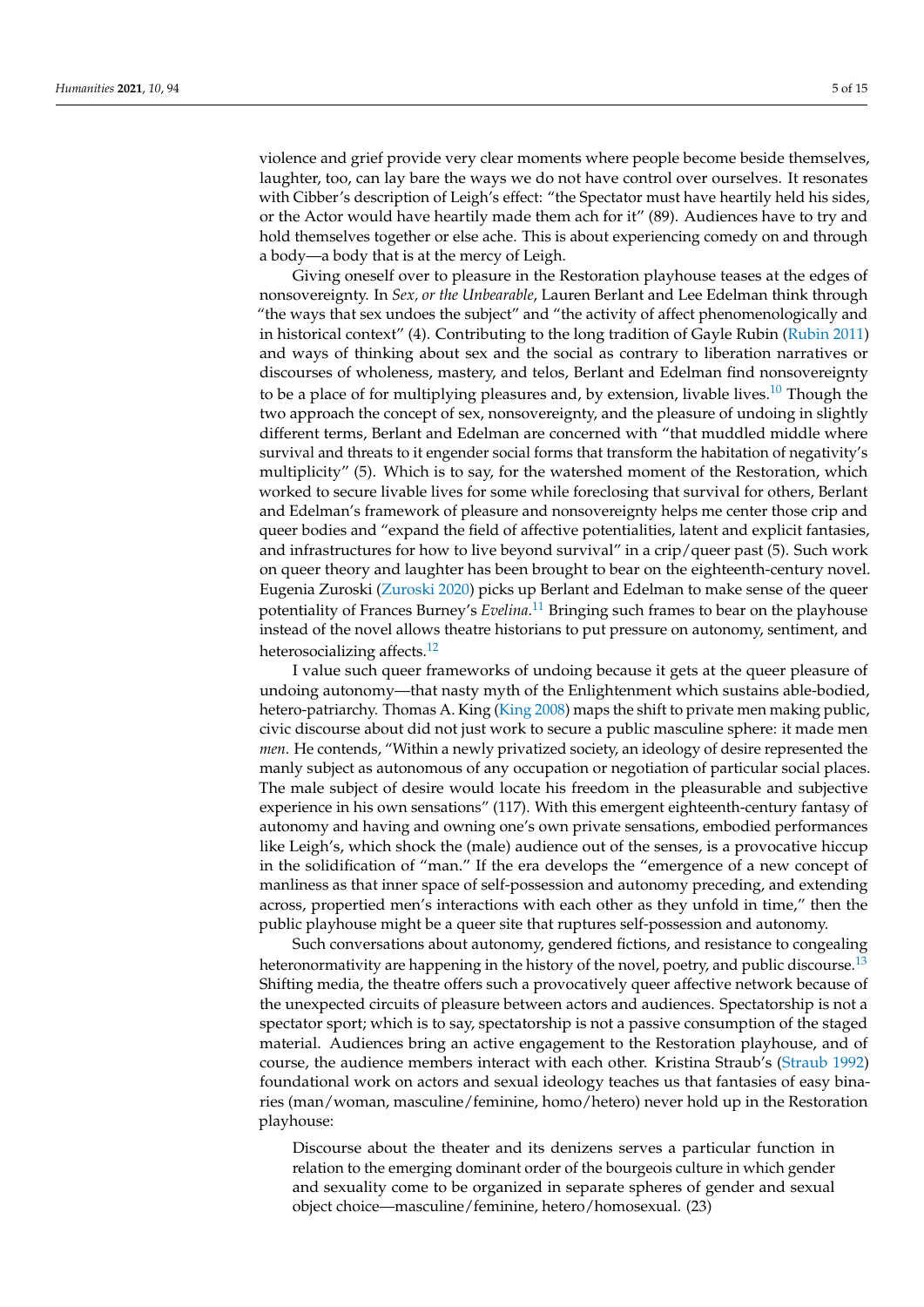<span id="page-5-0"></span>An easy binary of feminized spectacle and masculine spectator collapses, and Straub stakes out that "spectatorship might, then, be most usefully thought of, not as a stable authority, but as a continuously shifting site of struggle for control that plays out in terms of gender and sexual difference" (19). Jean I. Marsden's foundational study of women and pleasure in the playhouse, *Fatal Desire* [\(Marsden](#page-14-13) [2006\)](#page-14-13), begins with the reminder that "the gaze" is multidirectional in the Restoration playhouse, and the separation betwee[n](#page-14-14) audiences and actors were flexible at best.[14](#page-12-11) Most recently, in *Theatres of Feeling* [\(Marsden](#page-14-14) [2019\)](#page-14-14), Marsden puts more pressure on the socializing effect of communal theater-going. The stage world "reflected not an actual reality but the reality they desired to inhabit, a reality that incorporated their national identity as a moral community and as participants in a far-flung empire, thus reinforcing their vision of themselves and their values" (2). Stage worlds and eighteenth-century culture could be mutually reinforcing circuits of pleasure and identification. While Marsden's study of sentiment, morality, and performance centers national myth-making drama (Arthur Murphy's *The Grecian Daughter)* and reform plays (Richard Cumberland's *The Jew*), I take up the perverse collective pleasures of experiencing undoing. In theorizing community and affect, Marsden writes:

It is a communal rather than individual experience and cannot exist without an audience, just as it cannot exist without a performer. The two create a symbiotic experience that is more than a sum of its parts, a response the eighteenth century understood as sympathy—*a spectator's involuntary emotional reaction to what he or she sees upon the stage*" (4, emphasis mine).

Alongside sight, I would add hearing and feeling on the body through vibrations as sensations that illicit sympathy, but this "involuntary" emotional response that activates the body hints at the experiences of nonsovereignty.

Through this framework of nonsovereignty, undoing, pleasure, and performance, I turn to two roles which bookend Leigh's career. Durfey's comedy gives concrete moments to this more abstract queer affective network, and Southerne imagines how these feelings might have worked in a visibly queer moment, which was unfortunately cut from the performance (though still printed). By doing a deep reading of Durfey and a smaller coda of Southerne, I theorize moments of performance that open up the queerness of Restoration theatre-going through Leigh.

## **3. Fumbling Pleasures: Crip/Queer Stagecraft in** *The Fond Husband*

Durfey's *The Fond Husband* [\(Durfey](#page-14-15) [1677\)](#page-14-15) premiered at the Duke's Theatre in 1677. The play begins with Emilia, who is married to Peregrine Bubble (the titular fond husband), and her lover, Rashley, in amorous intimacies, laughing. Bubble, unaware, has been authorizing this affair. Rashley says to Emilia, "Never doubt your Husband, Madam, he has so strange a confidence in my fidelity, that to possess him otherwise, were utterly to take away the little sence [sic] is left him" (2). Thus, the central joke of the sex comedy is immediately revealed: the audience is to laugh at the inclusions and exclusions within a sexual community. Ranger, Rashley's rival for Emilia's extramarital affections, arrives and is rejected, and when Bubble returns home, he is oblivious to his status as cuckold. In fact, Bubble is made to laugh at himself as Rashley tells him of his success with his lover (secretly Emilia) and his conquest of "the most credulous of all the cuckolds I ever met with" (2). The first act culminates in the entrance of Leigh as Old Fumble, an aging, deaf, and almost blind man who is desperately trying to pass as able-bodied to play in the erotic exchanges. Upon his entrance, Fumble flirts with the young Cordelia (Bubble's niece), but when he goes to kiss her, Fumble instead kisses a young, male law student, Sneak. Everyone laughs. The other four acts develop this same theme: Old Fumble cannot participate in the sexual economy of the play in a straightforward way. The subsequent stage business opens up a consideration of how Leigh's performances might create queer structures of feeling that run a bit resistant to the printed text.

While in print, *The Fond Husband* deploys ableist and heterosexist tropes in order to discipline sexuality (such as the fear of being cuckolded and mocking an aging man for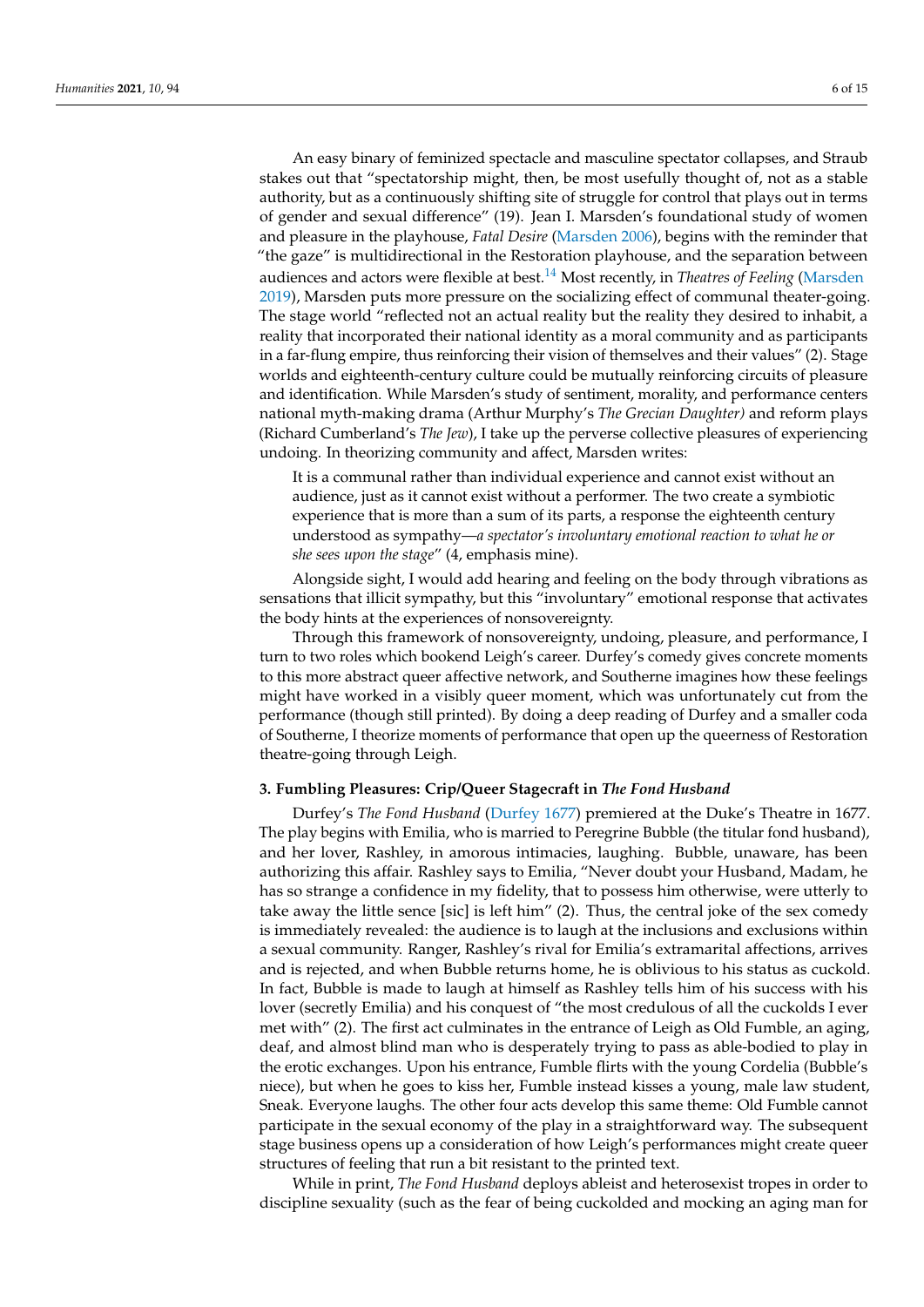trying to participate in heteroerotic courtship), the experience in the playhouse engages audience members' bodies in a different way. While initially designed to be a coercive, ableist tool for maintaining compulsory able-bodiedness, laughter might elicit some other pleasures. Durfey understands the ways laughter and arousal activate the body. In the beginning of Act 3, the jealous Maria (Bubble's sister) and Ranger attempt to expose Emilia's affair. Ranger exclaims, "I have seen [Emilia] lie in *Rashley's* Arms and kiss him, play with his Nose, and clap his Cheeks, and laugh till her whole Frame was shook with Titulation" (26). Rashely's observations, which are meant to send Bubble into a hetero-masculinist panic over cuckolding, reveals the power of laughter to bring a body to an aroused state. Laughter, touching, and other physicality are sites of non-genital pleasure—sites which are amplified by the play's meta-theatricality.

In fact, Durfey seems to be thinking meta-theatrically about masculinity, heterosexuality, and performance. Durfey establishes this meta-theatrical framework in the first act as Bubble fails to recognize that the mistress Rashley is talking about is Emilia. Rashley reveals his mistress is married to "the most credulous of all the Cuckolds I ever met with" (6). Bubble ironically responds, "Poor Animal! Faith I pity him, but there's a number of 'em about Town ifaith—we men of wit should want diversion else" (6). The dramatic irony allows audiences to laugh at Bubble because he believes himself in solidarity with Rashley (rather than in competition). Ranger, in an aside to the audience, laments, "To be made a property all this while, and not discern it, Oh insufferable stupidity!" (6). While "property" most immediately denotes "a means to an end; a person or thing to be made use of; an instrument or tool," the term connotes issues of ownership (OED 6).Though a looser association, a "property," or, in modern shorthand, a "prop," is also a catch-all term for costume and hand-held materials of theatre.<sup>[15](#page-12-12)</sup> The layered concern of ownership, tools, and objects suggests that the pleasure comes from watching men grow anxious about the control they have over their bodies, privacy, and reputation on stage.

<span id="page-6-1"></span><span id="page-6-0"></span>In print, the play feels pretty conservative in terms of queerness–a mode of desiring that seems generated through disability. The effect would appear to be framing queerness as a broken or malformed heterosexuality. Take, for instance, the character description of Old Fumble. Old Fumble is "a superannuated Alderman, that dotes on Black Women. He's very deaf, and almost blind; and seeking to cover his imperfection of not hearing what is said to him, answers quite contrary." Superannuated" signals a totalized concept of disability; the *Oxford English Dictionary* defines it as "disqualified or incapacitated by age," which connotes a complete removal from the concept of an abled body  $(1a)$ .<sup>[16](#page-13-0)</sup> "Dotes" refers both to Fumble's excess of passion and it extends the range of disability to highlight Fumble's waning able-mindedness, and likewise makes his sexual desire a symptom of the feeble-mindedness. His desire, seen as illicit and enfeebling, also plays into ableist representations where "[w]omen and men with disabilities are seen as less attractive, less able to marry and be involved in domestic production" [\(Davis](#page-14-16) [1995,](#page-14-16) p. 131). The character description thus removes Fumble completely from a spectrum of corporeality, situating him as quite totally disabled. The comedic turn (and thus the need for disciplining) comes from both his desire to pass. Dickie recaps the standard defense in polite, sentimental society when people with disabilities are mocked. Often, it is through a defense of making fun of artifice: "Deformed characters pretend not to be deformed, and it was therefore always appropriate to ridicule them" (63). Under this logic, Durfey ostensibly authorizes the audience to laugh at Fumble because of his affection. By not accepting his disqualification, Fumble is the punch line—at least on the page.

As Cibber's reflections remind us, Leigh's performances—as corporeal acts in space and time—take the printed text and create a different affective experience. Gesturing to the performance afterlives of Thomas Otway's *The Soldier's Fortune* (1683) and Thomas Shadwell's *The Squire of Alsatia* (1688), Cibber claims these plays flat-lined without Leigh and his comic partner, Nokes: "But alas! when those Actors were gone, that Comedy and many others, for the same Reason, were rarely known to stand upon their own Legs; by seeing no more of *Leigh* or *Nokes* in them, the Characters were quite sunk and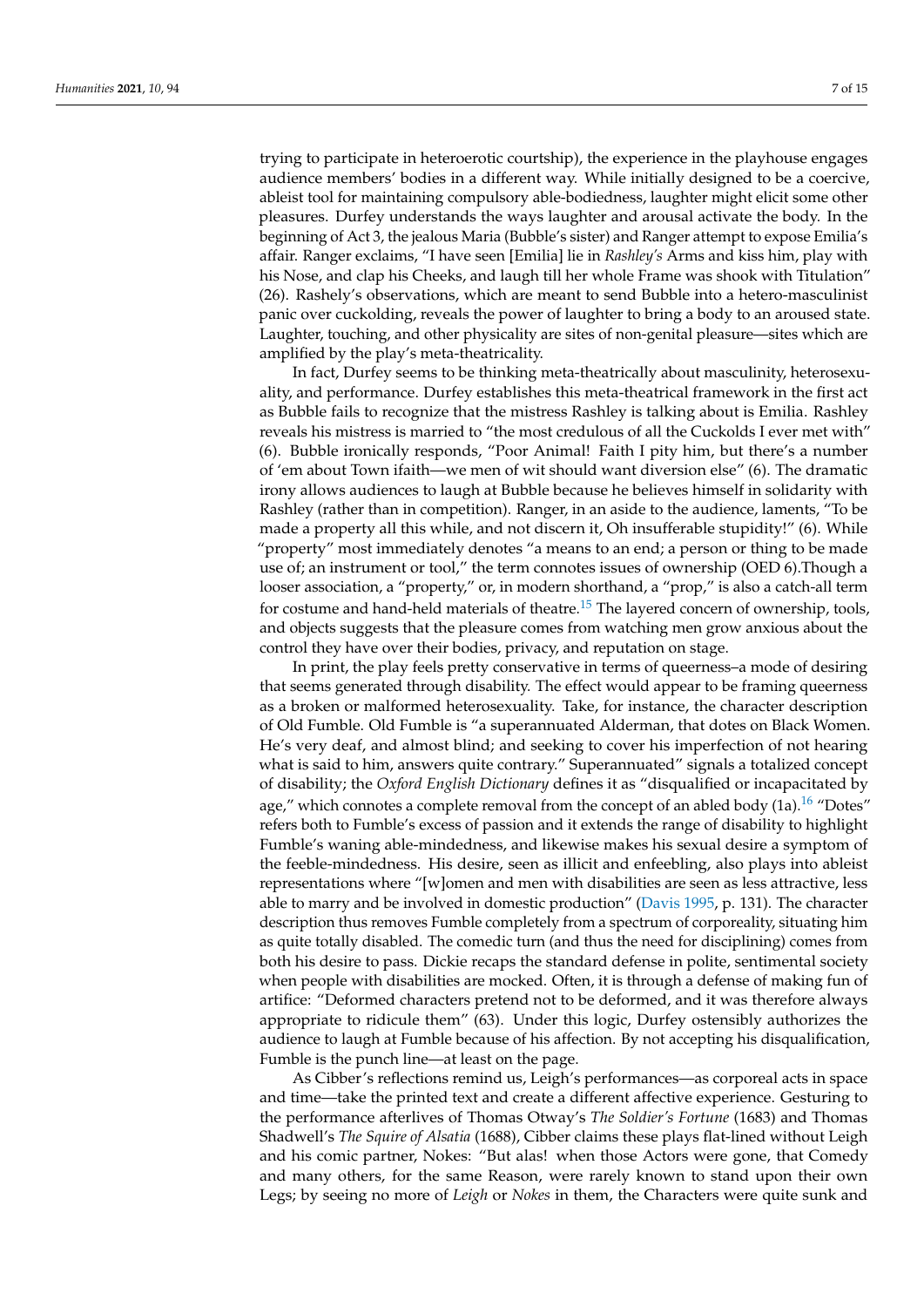alter'd" (88). When comparing Leigh to the later comedian, William Penkethman, Cibber praises Leigh for being more capable in his disability drag: "For *Leigh* had many masterly Variations which the other [Penkethman] could not, nor even pretend to reach, particularly in the Dotage and Follies of extreme old Age, in the Characters of *Fumble* in the *Fond Husband*, and the Toothless Lawyer in the *City Politick*, both which Plays liv'd only by the extraordinary Performance of *Nokes* and *Leigh*" (89). Following Cibber, these plays are enlivened, animated, and driven by Leigh.

The end of the first act stages same-sex kissing with Fumble's misperformance of heterosexuality (as over-determined by able-bodiedness). Before Fumble's entrance, Bubble primes the characters and audience for Fumble's debut: "'Tis old Alderman *Fumble:* He's a little deaf, but ifaith very good company, and will so fumble about the Women" (8). Emilia adds, "I've heard he dotes on all the Women he sees, and is as passionate and inconstant at his age of Seventy Three, as the brisk Sparks of our times are at Five and Twenty" (8). The introduction closely braids sexuality and disability, framing Fumble's desires as at odds with his age, though maybe not his ability. Emilia perceives Fumble as having a sexual subjectivity. Rashley undercuts this by joking, "He says (the Devil take him that believes him) nothing fails him but his Eyes, which defect he has lately amended by a pair of Venetian Spectacles" (8). While the failure is allegedly about Fumble's auditory capacity, it invokes impotence and phallic failure to rise. Durfey gives audiences an explicit consideration of the limits of sexual culture, as demarcated by age.

Fumble's desiring body reveals, however, that he can still play in the erotic space though not in a straight way. Fumble becomes taken with the young, beautiful Cordelia (Bubble's niece), and in order to gaze on her, he requires an adaptive device: "*Old* Fumble *pulls out his Spectacles, and looks on Cordelia*" (8). Leigh does not need assistive technology, so this moment becomes disability drag as it uplays a farcical visual impairment. This stage business of pulling out a disability prop—Venetian spectacles—and making a moment out of looking gives material life to the concerns about masculinity, sex, and becoming property. Fumble's prop use stages what the other men fear—being rendered non-autonomous. Fumble relies on adaptive technology to participate, revealing that access to erotic gazing sometimes needs assistance. Autonomy is not required. Simultaneously, it is supposed to be an ableist sight gag, which phenomenologically engages audiences through laughter. It is a moment of resistance and reinscription.

Fumble continues anatomizing Cordelia through his lenses, noting her "good Eye, good Hair, and ifack [ . . . ] everything good" (9). When he decides to "salute her," Fumble "*goes to kiss* Cordelia, *and kisses* Sneak" instead (9). As written, the joke seems to be about disqualifying Fumble, justifying laughing because he is failing to pass as abled; but, the reaction on stage seems to be one of curiosity rather than repulsion or exclusion. Sneak says, "What the Devil does this old Fellow mean? Uncle! did you ever see the like?" Sir Roger, Sneak's uncle, replies "Ha, ha, ha! a pleasant mistake ifaith" (9). A little same-sex kiss is only a "pleasant mistake." Fumble explains, "Ha! ifack I think I was mistaken, was I not, Gentlemen? was I not? I doubt my false light guided me to the wrong person;–Hah! But come, no matter, I meant it right, Madam, I meant it right: Never the older for a mistake ifack! I meant it right" (9). Fumble's line starts with confusion—he needs to be reassured that, indeed, he has mistakenly kissed a man, and he remains skeptical that he has. The misrecognition, facilitated by blindness, is excused because his intentions were toward a woman. He "meant it right." This logic separates erotic intent from object, and it exposes the ways orientations—as fantasies and desires that moves bodies toward or away from each other—may get messy. Sara Ahmed [\(Ahmed](#page-14-17) [2006\)](#page-14-17) theorizes queer orientations through phenomenology, writing, "By implication the queer moment, in which objects appear slantwise and the vertical and horizontal axes appear 'out of line,' must be overcome because they block bodily action: they inhibit the body such that is ceases to extend into phenomenal space" (66). For Ahmed, queer orientations are made to "get in line" so that "the body 'straightens' its view in order to extend into space" (66). What Leigh's kiss gives audiences is a moment resistant to straightening and disciplining. As intent is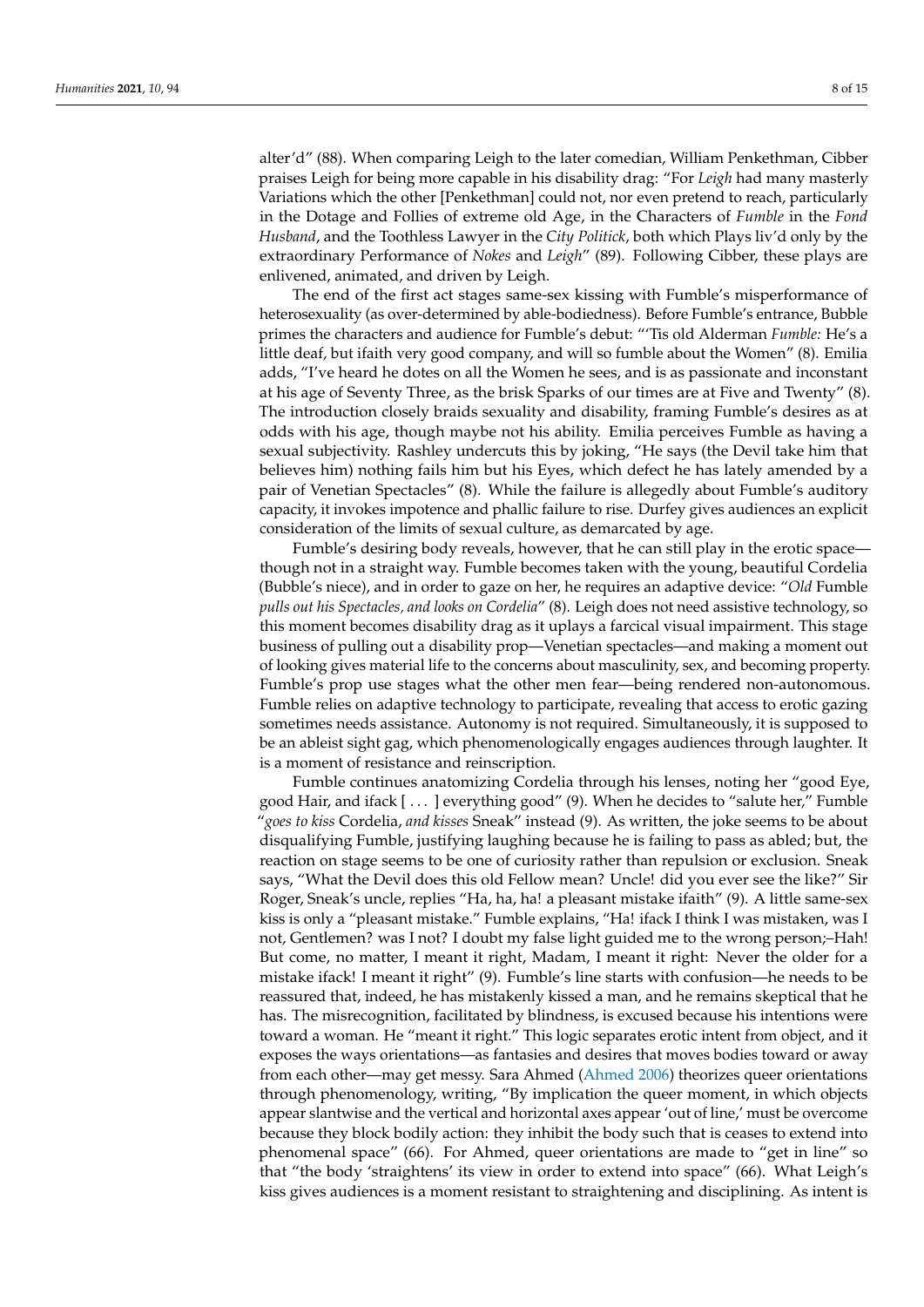<span id="page-8-0"></span>ruptured from agentic movement, the kiss creates a moment where audiences laugh at sexual autonomy failing.<sup>[17](#page-13-1)</sup> This initial stage business furthermore unsettles heterosexuality as a neutral or natural orientation—even if one means it right, it takes regulation and assistive tech to make it work.

When Fumble attempts to actively court Cordelia, Durfey provides a more explicit consideration of ontology and masculinity. In the third act, Fumble walks in on Sneak trying to woo Cordelia. Sneak is upset, but Fumble, unable to see or hear, does not recognize what is happening. It takes a beat before he realizes, "'Tis Sir *Roger's* Nephew! A pretty Fellow,–a very pretty Fellow" (18). When Sneak informs Fumble, "[T]his Lady and I have bus'ness," trying to scare Fumble off, Fumble replies, "Ifack, and so she is, Sir, very pretty, very pretty, *bona fide*" (18). Audiences are supposed to laugh at Fumble's non sequitur, and his disabilities create a bisexual moment where pretty men and women can be gazed on interchangeably. Instead of hearing Sneak and engaging, Fumble turns on a dime and reorients his gaze. In an aside, Sneak suggests Fumble's current embodiment is because of his past sexual exploits, characterizing him as "an old doting impotent Fellow, one that was rotten in his Minority, and now has lost three of his five Sences [*sic*]" (18). Cordelia encourages Fumble to stay because she does not like Sneak, and Sneak is astonished: "Why, he has Nothing, Madam: A Lady can like no Hearing, no Smelling, no Tasting, no Teeth, no Strength, no—nothing I say that a man should have? Besides, he's about four-score; and by being a stallion in his Youth, has acquir'd to be a Baboon in his Age" (18). Sneak's definition of "man" relies on compulsory able-bodiedness: cross-sex desire is drawn between and by abled bodies. Sneak's bias also reveals the precarity of the abled body—a sexual subjectivity which, under ableist models of the body, is unraveled by sex itself. It is a deep irony: only able-bodied, cross-sex couples are sexual subjects, but sex acts create disabilities. Durfey compounds the irony further; Sneak has syphilis and a pregnant mistress from Cambridge. $18$  In a later moment, Fumble calls attention to the wide-spread use of prosthetics in making men: "'tis my humor as long as I am healthy and jovial, to cover failings and imperfections in Nature as well as I can; 'tis a Wise-mans vertue, and I have patterns for't every day. Ah! here are a sort of jolly, brisk, ingenious, old Signiors about Town, that with false Calves, false Bellies, false Teeth, false Noses, and a false, fleering Face, upon the matter fill up Society" (41). It is hard not to image the "here" as a cue to mock audiences (in a move that would feel similar to a prologue or epilogue), and odds are that some audience members used such prosthetics (given the ubiquity of disability in the era). The comedic disqualification fails because if only able-bodied people are having sex, then no one is having sex. Thus, while the text disqualifies people with disabilities from hetero-erotic communities, the ironies, which surface in performance and in laughing at Leigh, complicate stable borders of an exclusive sexual culture.

<span id="page-8-3"></span><span id="page-8-2"></span><span id="page-8-1"></span>The boundaries of exclusion are further undone by laugher when we consider the ways bodyminds respond similarly to different stimuli. That is to say, flesh and feelings do not have a one-to-one correspondence, and theatre provides "nonlinear spectacle" [\(Williams](#page-14-18) [2009,](#page-14-18) p. 604). Following foundational, feminist film theorist, Linda Williams, visual texts from different subgenres like horror, pornography, and melodrama could all be theorized under the "body genre" of film as spectators' flesh engages with filmic excess in similar ways.<sup>[19](#page-13-3)</sup> Williams's goal "is that by thinking comparatively about all three 'gross' and sensational film body genres we might be able to get beyond the mere fact of sensation to explore it systems and structure as well as its effect on the bodies of spectators" (603). Such an exploration of affective structures, sensations, and spectatorship opens up "questions of gender construction  $[\ldots]$  and gender address in relation to basic sexual fantasy" (604). Williams ties these body genres to the deep eighteenth century: "So the bodies of women have tended to function, ever since the eighteenth-century origins of these genres in the Marquis de Sade, Gothic fiction, and the novels of Richardson, as both the *moved* and the *moving*" (605). Given the queer interventions of eighteenth-century studies since Williams' critique, I would add that queer and crip bodies so, too, are moved and moving. $20$  On stage, audiences encounter this excess through the ways Fumble's body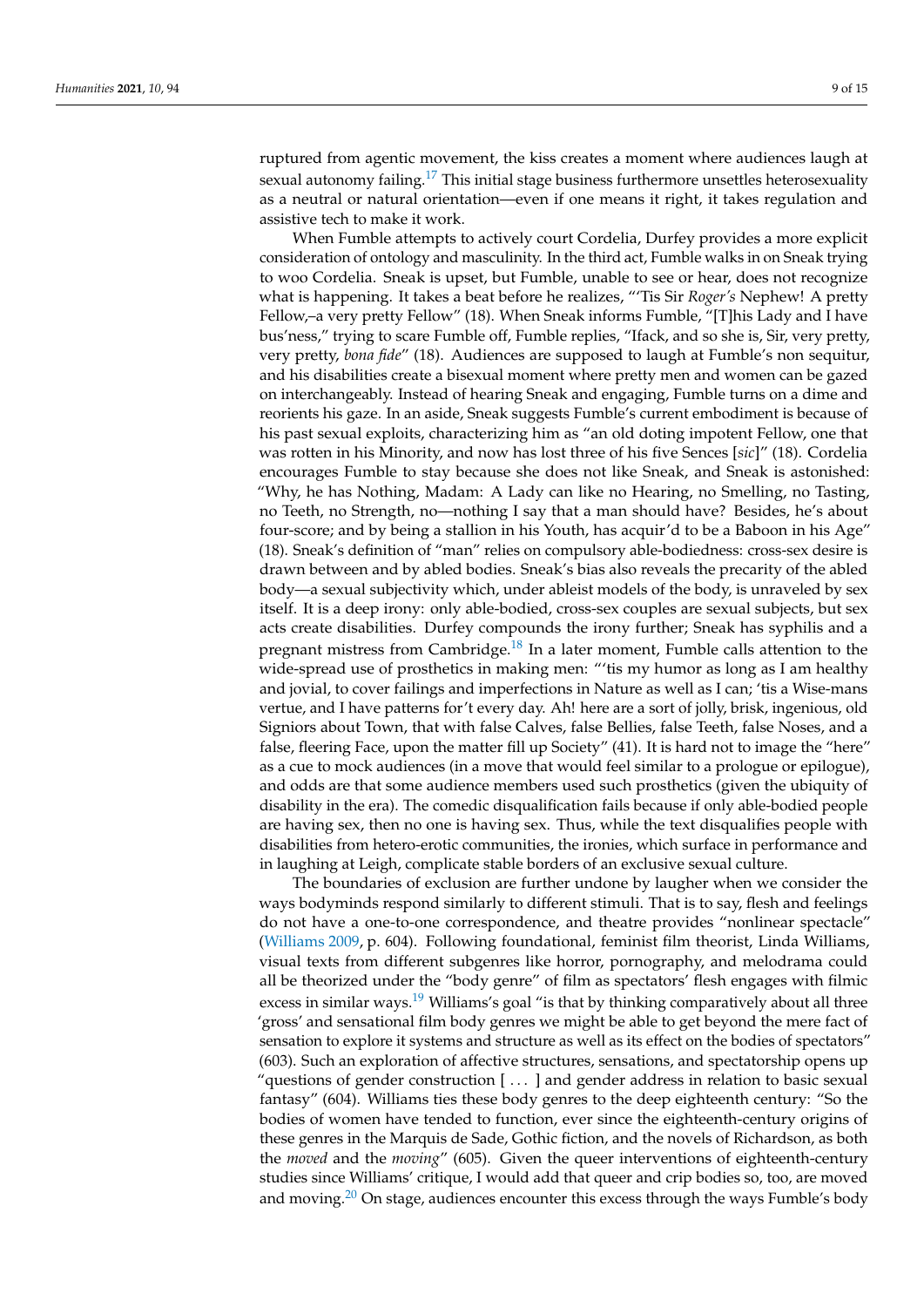makes people feel—starting with the audience. In the fourth act, after beating his servant for failing to act as an efficient go-between for him and Cordelia, Fumble is alone on stage. In this soliloquy, he thinks about a vision of Cordelia: "She's young and plump, free in her nature, and of a sanguine complexion and bona fide; I never see her but some secret motion in my blood seems to imply that she is the cause" (4.3.108–10). Soliloquys foster a particular type of intimacy with audiences, and this moment is explicitly phenomenological. Fumble's erection joke, as well as the disability joke reveals how the (performed) disabled body complicates a linear cause-and-effect between visual stimuli and the responding body. Because of his blindness, Fumble knows Cordelia is beautiful not because he sees her, but because his blood moves. This reflection gets at the thing performance does (at least following Cibber): bodies moving and responding to pleasure in non-autonomous ways.

Leigh's soliloquy as Fumble also draws attention to his body as a sexual site. His reflection on his sexual ability inspires laughter, movement, and pleasure in audiences. He asks, "What? I am not bedrid. I can dance yet, aye, and run and jump too if occasion be, and why not t'other thing? Come, come, it must, it must: mine was ever a stirring family. It must, I say, and she shall know it suddenly" (4.3.112–6). Audiences might not believe Fumble's proclamation of ability. He has been ridiculed and has demonstrated that he has a clumsy time working up toward "t'other thing" with cross-sex kissing turned same-sex by mistake. But as the soliloquy continues, the language of stimulating and arousing, coupled with the "come, come," and the culmination of "she shall know it," demands audiences to imagine Fumble as a sexual subject. This is an ironic moment because while the laughter might be working to disqualify Fumble from the erotic economy of the play world, the audience is experiencing pleasure through Leigh.

In the fifth act, Durfey stages Cordelia's negative response to Fumble's body. In a similar concern of turning men into properties, Cordelia sees Fumble as "a piece of antiquity" or "an old Gown" (48). This framework objectifies, and in doing so, removes autonomy. Fumble announces that Cordelia "fires [him] strangely," and then sings a song and does a little dance for her (48). In response, Cordelia cries, "Your presence is more terrible than a death's-head at supper. For my part I tremble all over. There's a kind of horror in all your antick gestures, 'specially those that you think become you" (49). As written, Durfey's line contributes to the ideologies that view sex and disability as horrific, as a threat to able-bodied subjects.<sup>[21](#page-13-5)</sup> Cordelia then shouts, "Heav'n, how he tortures me!" (49). However, following Foucault, Butler, Williams, Berlant, and Edelman, there is pleasure in coming undone: "intense attachment induces a nonsovereignty that confuses the habits of the pleasure, pain, and fantasy circuits" (Berlant and Edelman, 80). Fumble, indeed, makes Cordelia "tremble," but the physiological responses from both actress and audience members blur the boundaries of horror and pleasure.<sup>[22](#page-13-6)</sup> Audiences holding themselves with laughter asks us to reflect on the pleasure of undoing.

<span id="page-9-2"></span><span id="page-9-1"></span><span id="page-9-0"></span>Ultimately, the plot and script seek to consolidate cross-sex desire as an exclusionary ingroup—with queerness and disability on the margins. Durfey marries Fumble off in a trick to Cordelia's Governess, whose cover is blown after their first kiss because of her "want of teeth" (5.4.120). Thus, by demonstrating the failure and horror of trying to participate in an able-bodied sexual culture, the disability drag role works to ideologically separate ability and disability. However, Durfey scripts an epilogue to be delivered by Fumble. As Diana Solomon [\(Solomon](#page-14-19) [2013\)](#page-14-19) theorizes, prologues and epilogues are modes of theatrical paratext that play on multiple audience responses and recognitions. Solomon describes the "ghosted layers of audience-performer identification" that occur when prologues and epilogues allow a performer to synthesize their personal life, the play's events, and the audience's responses (2). The layered meanings have the potential to disrupt generic codes and borders, both in terms of literary genres and gender performances.<sup>[23](#page-13-7)</sup> Leigh's epilogue begins with a commonplace trope of calling out the audience for their behaviors and responses: "Well, Gentlemen, how d'ee? –Icod you sit, /As if you had no Souls, no Brains, no Wit" (62). For a play invested in anxieties about becoming "property," Leigh's first jab seems to be about inanimate objects. Leigh's teasing continues in very carnal terms. He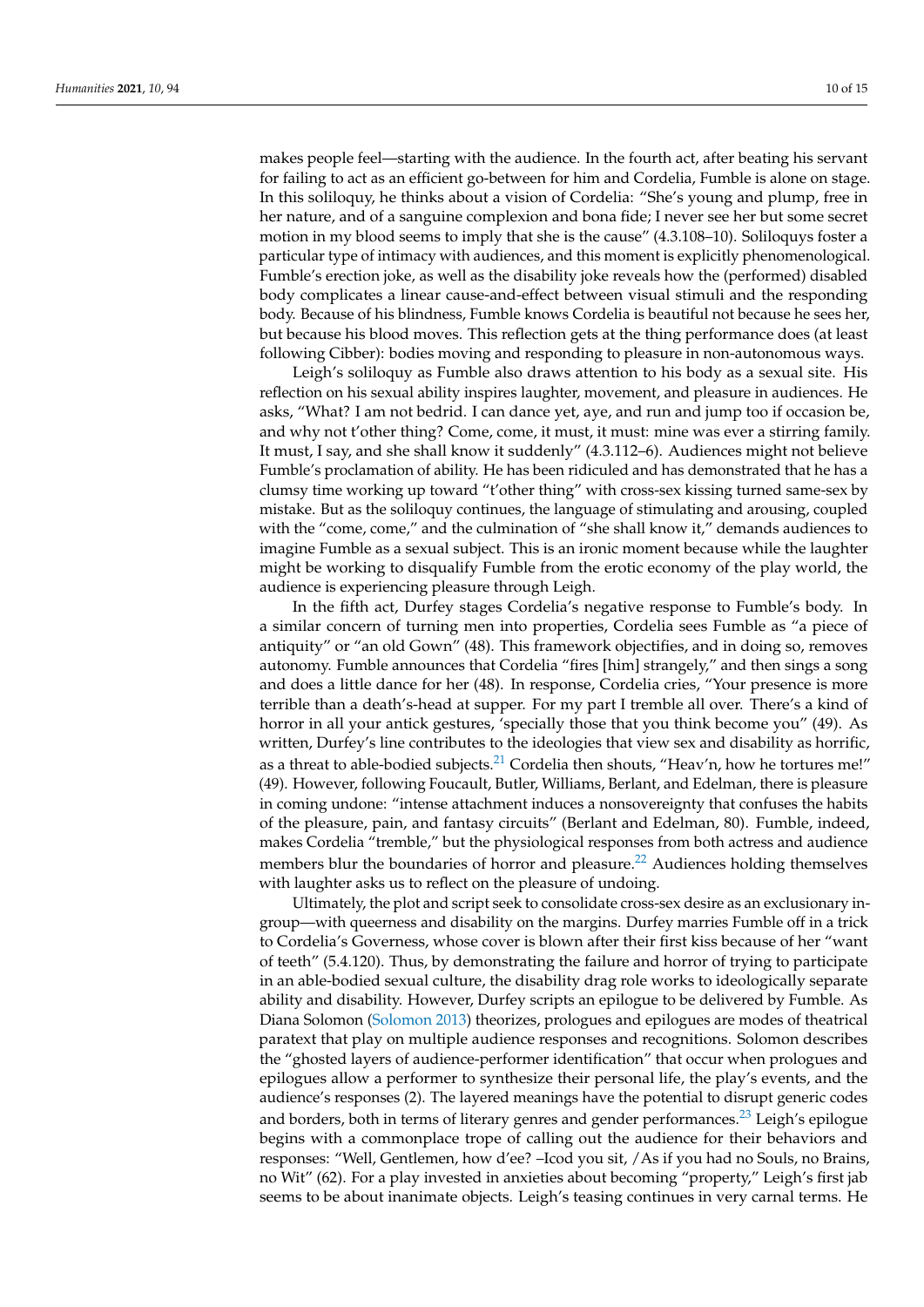promises the audiences that Fumble can "Frisk, and Jump, and Hope; /Icod, and Wriggle!" (61). He imagines old, sexual glory days, and throngs of women aroused by his jokes: "I had so many Smutty Jests those days, /I could get none but Women to my Plays" (61). While the line directly connects the funny bone to other bones, it also reveals the queerness of Fumble's older body: it's not just women coming to his plays nowadays. In the last rhetorical flourish, the epilogue asks Leigh to step out of the Fumble role and then doom the audience members who do not like Durfey's play: "I wish this Curse may bear, /That he be really my Character,–/Lascivious, Deaf, and Impotent as I" (61). The joke certainly does the containment work of disability drag wherein "the audience also knows that an actor will return to an able-bodied state" at the end of the production (Siebers 116).<sup>[24](#page-13-8)</sup> Ultimately, though, the epilogue—a flirty, performative paratextual space—gives Leigh the last laugh. He gets to interact with audience members across genders and embodiments in erotic, carnal terms, thereby leaving the audience "beside themselves" with pleasure. While Durfey's dialogue would remove Fumble, the physical stage business is precisely pleasurable because of these hiccups, glitches, and misrecognitions.

## <span id="page-10-0"></span>**4. Queer Potentiality: A Coda with** *Sir Anthony Love*

Southerne's *Sir Anthony Love* [\(Southerne](#page-14-20) [1691\)](#page-14-20) is in many ways a much more legibly queer play with Susanna Mountfort in a breeches role (one of her specialties) and an erotic drive deeply resistant to marriage built on gender complementariness. Youmi Jung [\(Jung](#page-14-21) [2020\)](#page-14-21) uses Mountfort's celebrity to make sense of the resistant plotting and gender performances in the play, and she argues that Mountfort's performance as Sir Anthony "de-glamorises and destabilises male sexuality and authority" (314). The (slightly convoluted) play centers Sir Anthony Love, who is a woman named Lucia in disguise, and his manipulation of the erotic economy on stage: Love pairs off men and women, exposes a thief pretending to be a beggar, and even dupes his former husband again and takes more money.<sup>[25](#page-13-9)</sup> Love's sexually attractive masculinity is at the center of this play, and Mountfort's performance reveals the ways masculinity is not inherently tied to male- presenting/ male-assigned bodies. $^{26}$  $^{26}$  $^{26}$  Jung notes how Love's hetero-masculinity "is an imitation that outperforms the original" (316). Love "unveils how this status quo endeavors to sustain heterosexual patriarchy and its compulsory system of difference" (316). Although her framework and critique never explicitly mark the play as queer, Jung shows a gap in the construction of cis-normativity, where masculinity would seemingly *naturally* extend from male-bodiedness.<sup>[27](#page-14-22)</sup>

<span id="page-10-3"></span><span id="page-10-2"></span><span id="page-10-1"></span>Such readings of *Sir Anthony Love* center Montfort's role as a queer, destabilizing force, but I would turn us to Leigh's role as the queer Abbé, an older man who attempts to seduce Love. The Abbé's seduction is a moment of comic disqualification. In the fifth act, the Abbé dances around Love, and this corporeal moment would have created movement across all bodies in the playhouse. However, as Straub [\(Straub](#page-14-23) [2001\)](#page-14-23) reminds us in her introduction to *Sir Anthony Love*, the scene "was cut from performance, though included in the first and subsequent printings" (1215). While reading for absence might seem like a strange coda for a consideration of live bodies in performance, historians of sexuality are often reading opaquely, as Valerie Traub [\(Traub](#page-14-24) [2016\)](#page-14-24) might call it. For Traub, "the opacities of eroticism—not just those aspects of sex that exceed our grasp, but those that manifest themselves as the *unthought*—can serve as a productive analytical resource" (4). Though unstaged, Leigh's physicality was not "unthought." Leigh's body informs the reading experience. Southerne explains in his preface, "*The* Abbe's *Character languishes in the Fifth Act for want of the Scene between him and Sir* Anthony, *which I plainly saw before, but was contented to leave a Gap in the Action, and to lose the advantage of Mr.* Lee's *Playing* [ . . . ] *then run the venture of offending the Women*" (A2). Southerne's prefacing speaks to what Cibber identifies in his *Apology*: Leigh's playing animates roles in particular ways. There is also a hint of sexual illicitness, though Southerne immediately back pedals: "*not that there is one indecent Expression in it; but the over-fine Folk might run it into a design I never had in my head*" (A2). What queer potential emerges from *Sir Anthony Love*'s fifth act gap?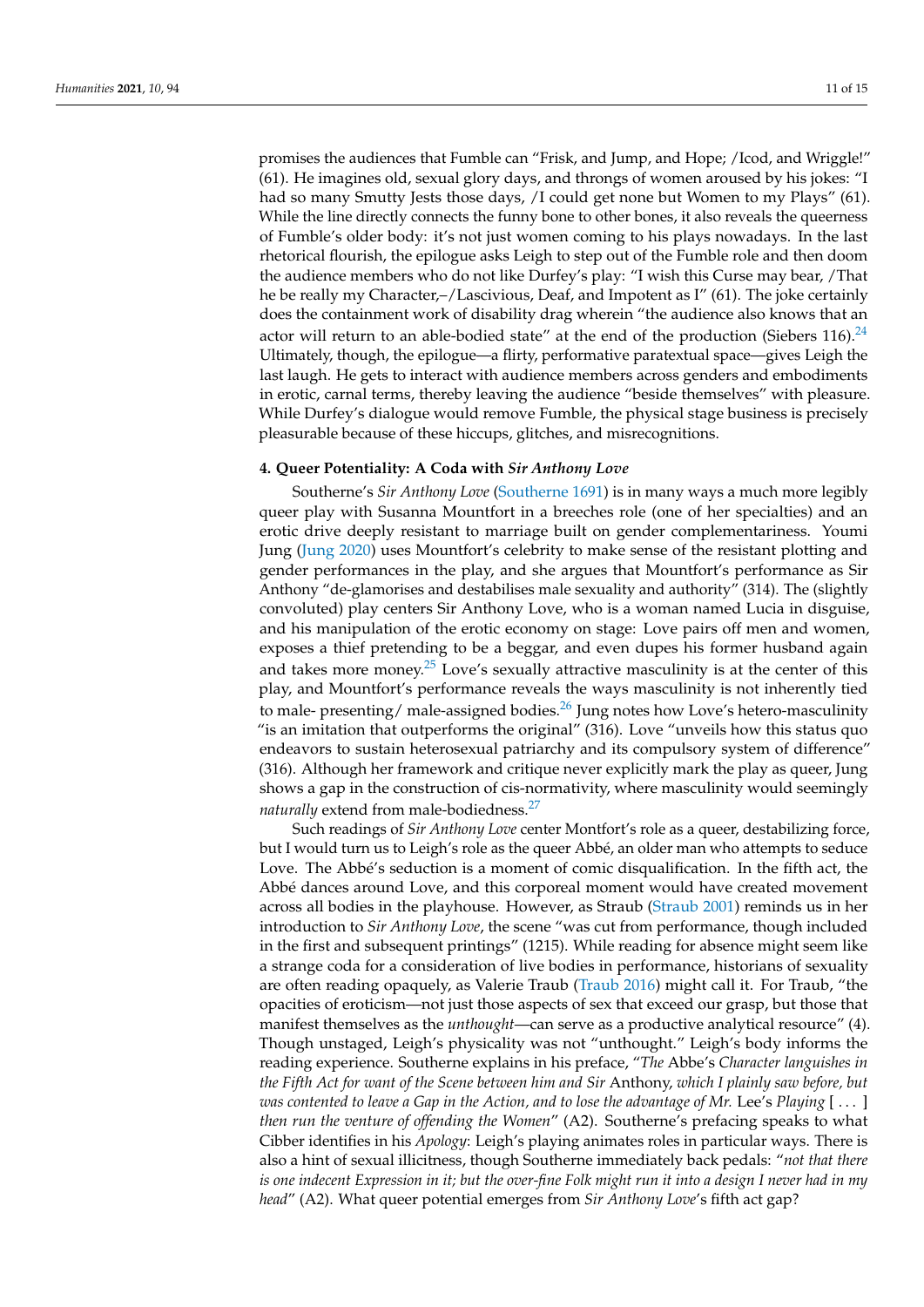The aging Abbé, alone with Love, attempts to seduce him. The Abbé dances (presumably awkwardly as Love ironically calls him "nimble"), and he promises Love, "I will be as wicked as I can be for you, and with you" (66). When Love jokes about the Abbé's age, the priest "*unbuttons, and throws down his Cloak*" and retorts, "What shall I do now, to convince you, that I am not an old Fellow?" (67). Southerne's stage directions imagine a very physical Leigh, dancing, singing, and stripping. The Abbé's explicit desire for Love's attractive masculinity is obvious as he pleads with Love to join him offstage in the next room. Southerne scripts a reveal scene that would have dramatized queer orientations when Love reveals his sex:

*Sir Anth*. For very unhappily to your purpose; I am a—Woman.

Abb. Ha! how, a Woman! (drops her Hand)

*Sir Anth.* A Woman!

*Abb*. What the Devil have I been doing all this while. A Woman! are you sure you'r a Woman?

*Sir Anth.* How shall I convince you?

*Abb.* Nay, nay; I am easily convinced; the very Name has convinc'd me. (67–8)

The dash before "woman" suggests a pause before the reveal, and Southerne imagines Leigh-as- Abbé as being repelled physically by just naming Love's sex. Love's rhetorical question about convincing even shapes copulation with a woman as a challenge or threat. Much like Fumble's misrecognition and miscommunications of desire, the Abbé's misrecognition of "woman" in this exchange reveals the queerness of laughter. While the joke allows audiences to laugh at the Abbé's desires, the removal of this scene sanitizes the messier orientations of performance. In print, the laughter works one way. In performance, with Leigh's body dancing, singing, undressing, moving toward female masculinity and away from "woman," the experience unsettles unidirectional encounters with queerness. It is not just that bodies respond in ways that trouble autonomy, but that when such phenomenological and psychocoporeal responses are formed through and by queer content/queer bodies, we might more strongly recognize the queer structures of feeling and undoing available in the Restoration playhouse.

**Funding:** This research received no external funding.

**Institutional Review Board Statement:** Not applicable.

**Informed Consent Statement:** Not applicable.

**Data Availability Statement:** Not applicable.

**Conflicts of Interest:** The author declares no conflict of interest.

## **Notes**

- <span id="page-11-0"></span>[1](#page-1-0) Paul Hammond [\(Hammond](#page-14-25) [2002\)](#page-14-25) references several of Leigh's roles from 1680, 1681, 1691, and 1692 in order to make the claim that Leigh "specialized in roles for which the playwrights created occasional homoerotic possibilities" (229). For Hammond, one of these plays is *The Souldiers' Fortune*, and he uses Durfey's *The Royalist* to solidify his point that "male interest in a youth is often framed by some displacement to a foreign setting, or explained as being a misapprehension about the beloved's true gender" instead of celebrated as "a libertine trait" (230). Leigh and his fame were colored by same-sex desire. Undertones of sexual fluidity and same-sex desire crystalize in Leigh's role as Jumble—a character who, as his name suggests, jumbles emerging stable heterosexual and homosexual identities. See, for instance, Alan Bray [\(Bray](#page-14-26) [1996\)](#page-14-26) *Homosexuality in Renaissance England* (1996) and Eve K. Sedgwick's [\(Sedgwick](#page-14-27) [1985\)](#page-14-27) *Between Men*.
- <span id="page-11-1"></span><sup>[2](#page-1-1)</sup> Highfill and his peers claim that "Nokes and Leigh [were] specialists in 'Fops of all sorts'" (224). As Susan Staves articulates, "fops were clearly the favorite characters with both audiences and actors" (416). While this project does not center fops or queer temporalities, Emma Katherine Atwood's [\(Atwood](#page-14-28) [2013\)](#page-14-28) work on queer time and performance illuminates the queer disruptions to straight clock time. Of Nokes, she writes, "By arresting the action of the play with wild laughter and applause, the fop's entrance causes the audience to break the temporal contract of the play and enjoy—and simultaneously expand—the present moment" (102). Such work is crucial in theorizing the multiplicity and multiplication of pleasures on and through bodies in space and time.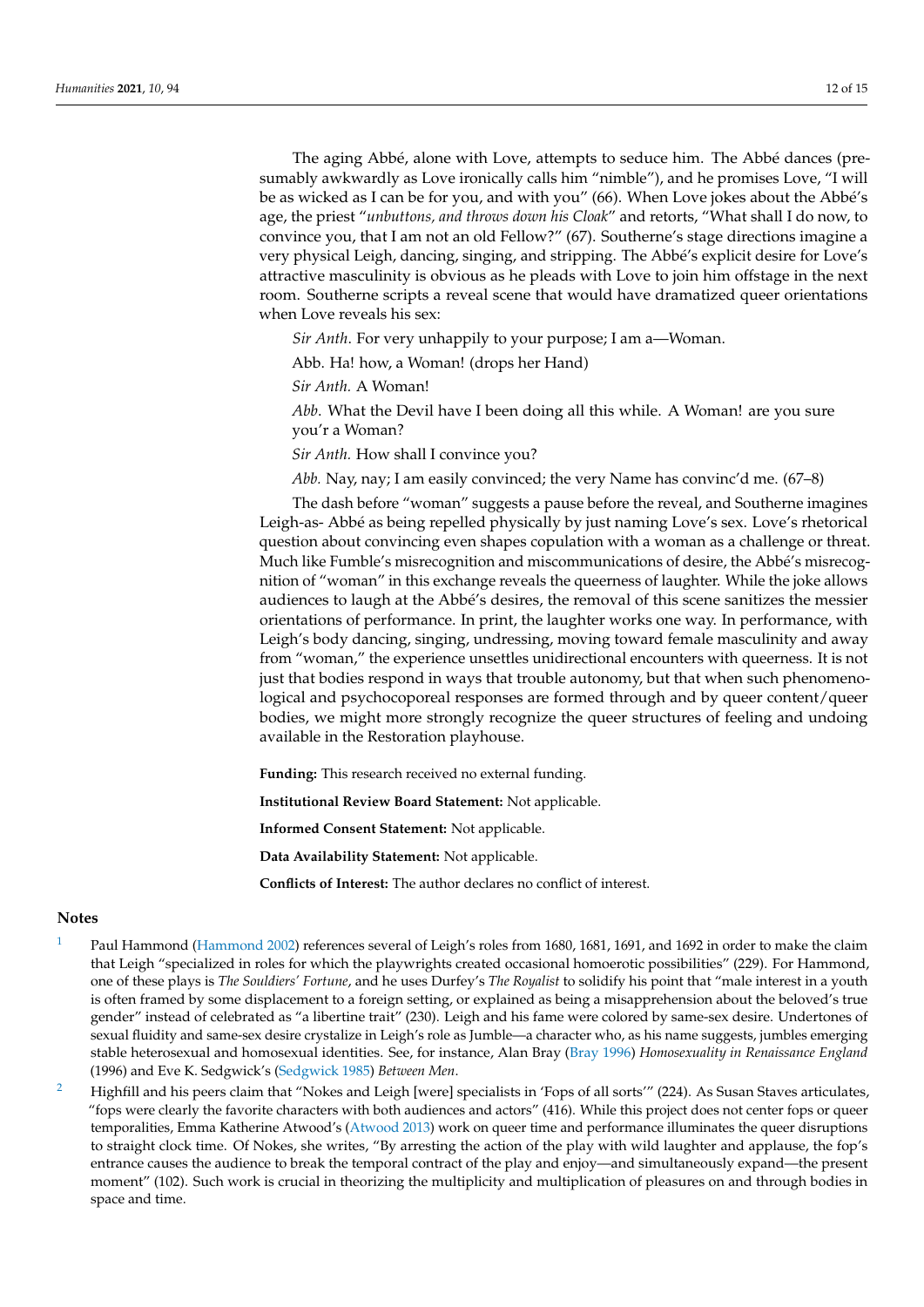- <span id="page-12-0"></span><sup>[3](#page-1-2)</sup> Cibber writes, "Leigh was of the mercurial kind, and though not so strict and Observer of Nature, yet never so wanton in his Performances as to be wholly out of her Sight" (145).
- <span id="page-12-1"></span>[4](#page-2-0) *A Satyr on the Players* ultimately generates what Gayle Rubin would later identify as "sexual stratification" rooted in assumptions about lines between "good" and "bad" sex acts. Rubin, in parsing a sexual value system, writes, "[S]exuality that is 'good,' 'normal,' and 'natural' should ideally be heterosexual, marital, monogamous, reproductive, and noncommercial" (151).
- <span id="page-12-2"></span>[5](#page-2-1) I borrow "structures of feelings" from Raymond Williams' *Marxism and Literature* (Oxford: OUP, 1977). Williams contends, "The strongest barrier to the recognition of human cultural activity is this immediate and regular conversion of experience into finished products" (128). As a way to resist this consolidation into product and fixed forms, Williams suggests being attentive to emergent and pre-emergent "meanings and values as they are actively lived and felt" (132).
- <span id="page-12-3"></span>[6](#page-2-2) Most recently, see Kathleen Lubey and Rebecca Tierny-Hynes' special issue of *The Eighteenth Century: Theory and Interpretation*, "The Novel as Theory" (61.2 Summer 2020). This work extends foundational critiques like Adela Pinch *Strange Fits of Passion: Epistemologies of Emotion, Hume to Austen* (Stanford, 1997) and Lubey's *Excitable Imaginations: Eroticism and Reading in Britain, 1660–1760* (Bucknell UP, 2012).
- <span id="page-12-4"></span>[7](#page-2-3) See Ann Cvetkocih's *An Archive of Feelings: Trauma, Sexuality, and Lesbian Public Cultures*. For more on tensions between affect, identifications, and recovery in queer early modern scholarship, see Traub's *Renaissance of Lesbianism*, Carla Freccero's *Queer/Early/Modern*, and the debate in *PMLA*—Traub's "The New Unhistoricism in Queer Studies," vol. 128, no. 1, 2013, pp. 21–39 and Freccero, Menon, and Traub "Historicism and Unhistoricism in Queer Studies" *PMLA*, vol 128, no. 3, 2013, pp. 781–86.
- <span id="page-12-5"></span>[8](#page-3-0) For more on "cripistemologies," see Merri Lisa Johnson and Robert McRuer's introduction, "Cripistemologies," *Journal of Literary & Cultural Disability Studies*, vol. 8, no. 2, 2014: 127–48. Such consideration of circuits of pain and pleausre would extend work done by Michael D. Snediker on queer states of being interrupted ("Queer Philology and Chonic Pain", *Qui Parle: Critical Humanities and Social Sciences*, vol. 23, no. 2, 2015: 1–27) and Emma Sheppard's work on chronic pain and BDSM practitioners ("Chronic Pain as Emotion," *Journal of Literary & Cultural Disability Studies*, vol. 14, no. 1, 2020: 5–20).
- <span id="page-12-6"></span><sup>[9](#page-3-1)</sup> Foucault's rhetoric of disorganizing and misrecognizing makes use of disability. Foucault explicitly connects the moment of laughter and Jorge Luis Borges' Chinese encyclopedia with disability. He thinks about "aphasiacs" and the ways that people with aphasia organize and reorganize: "It appears that certain aphasiacs, when shown various differently coloured skeins of wool on a table top, are consistently unable to arrange them into any coherent pattern" (xviii). While "unable to arrange them into any coherent pattern" frames disability here as an inability to order, it becomes clear that Foucault sees a lot of potential in such space-making and meaning-making practices, as shaped by aphasia. He writes, "Within this simple space [of the rectangular table] in which things are normally arranged and given names, the aphasiac will create a multiplicity of tiny, fragmented regions in which nameless resemblances agglutinate things into unconnected islets" (xviii). The register slips into pathologized descriptions as Foucault writes, "[A]nd so the sick mind continues to infinity, creating groups then dispersing them again, heaping up diverse similarities, destroying those that seem clearest, splitting up things that are identical, superimposing different criteria, frenziedly beginning all over again, becoming more and more disturbed, and teetering finally on the brink of anxiety" (xviii). While words like "sick," "frenziedly," and "disturbed" serve as negative descriptors of an ordering process fueled by a disabled aesthetic, the exciting possibility to undo seemingly clear aspects of ordering remains. Laughter, incited by the undoing of familiar categories, exposes the constructedness of seemingly naturalized epistemologies.
- <span id="page-12-7"></span> $10$  "[A]s Gayle Rubin recommended, rethinking sex and posing it over and against education as a 'leading out' of ignorance, inability, and bewilderment and into the condition of mastery, understanding, and realized sovereignty" [\(Berlant and Edelman](#page-14-29) [2014,](#page-14-29) pp. 3–4).
- <span id="page-12-8"></span><sup>[11](#page-4-1)</sup> See Zuroski (Zuroski 2020) theory of how laughter undoes heterosocializing affect through sentiment and the marriage plot in "Evelina's Laughter: The Novel's Queerer Theories." *The Eighteenth Century: Theory and Interpretation* (61.2): 2020.
- <span id="page-12-9"></span><sup>[12](#page-4-2)</sup> Although his study centers the novel, *Making Love: Sentiment and Sexuality in Eighteenth-Century British Literature* [\(Kelleher](#page-14-30) [2016\)](#page-14-30) traces the ways sentimental fictions naturalized heterosexuality as *the* primary mode of feeling in the era: "sentimental discourse played an instrumental role in deepening forms of sexual subjugation and normalization" through the construction and maintenance of gender complementarity (7).
- <span id="page-12-10"></span>[13](#page-4-3) See, for instance Declan Kavanagh's [\(Kavanagh](#page-14-31) [2017\)](#page-14-31) *Effeminate Years: Literature, Politics, and Aesthetics in Mid-Eighteenth-Century Britain* (Bucknell UP: 2017).
- <span id="page-12-11"></span><sup>[14](#page-5-0)</sup> Marsden writes, "Not only did members of the audience sit on stage, but in some cases they became part of the action and objects of the gaze, a gaze which could be wielded by the actress herself, as demonstrated in numerous prologues and epilogues" (10).
- <span id="page-12-12"></span><sup>[15](#page-6-0)</sup> "Any portable object (now usually other than an article of costume) used in a play, film, etc., as required by the action; a prop" (OED 5). The OED cites Shakespeare, Massinger, and Sheridan for early modern uses of "property" as relating to stage objects. While thinking about "fourth walls" is anachronistic, it is interesting that Durfey consistently uses the word "property" in Ranger's asides to audience—a gesture that is already meta in its form. Ranger proclaims his anxiety about being turned into a property three more times throughout the comedy. Hearing Emilia laughing, he cries, "Hell and Furies, what's this I hear? am I made a property too?" (7). As Ranger's panic continues, he refers to Bubble again as "that Property, that Fool," and he questions his place in the erotic triangle, exclaiming, "'Sdeath, am I still their Property?" (43) These concerns, given to audiences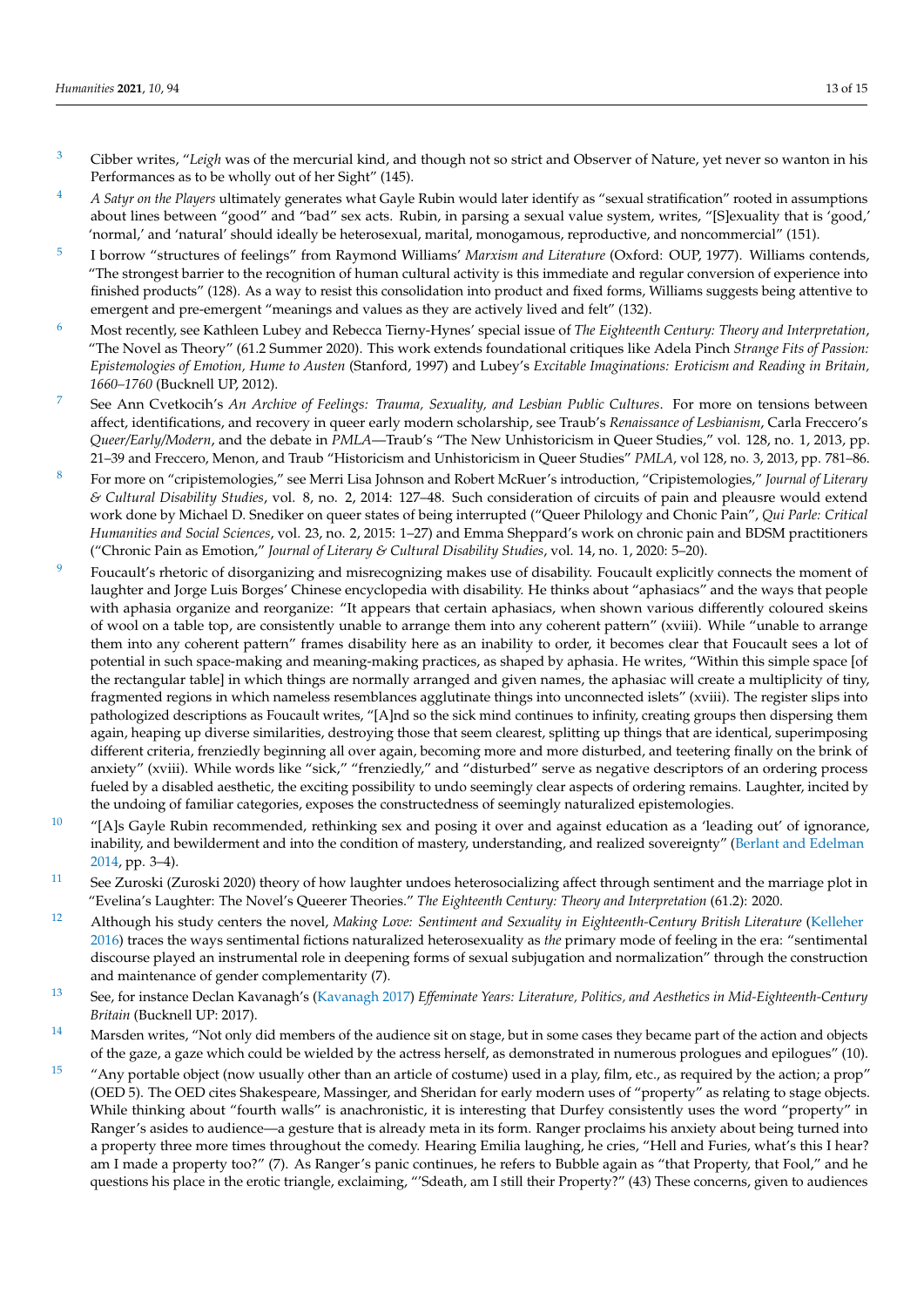in a heterosexual panic, hinge on making men into props—things to be trafficked across stage, wielded by actors who are already implicated in a tenuous/tense homo/hetero binary (following Straub).

- <span id="page-13-0"></span>[16](#page-6-1) "Disqualification" might also be understood through Tobin Siebers's [\(Siebers](#page-14-32) [2010\)](#page-14-32) *Disability Aesthetics,* which re-envisions a critical space where the aesthetic is political. Disability aesthetics "represent flash points in the culture wars not only because they challenge how aesthetic culture should be defined but also because they attack the body images used to determine who has the right to live in society" (61). The term "disqualified" gains traction as a critical term in Siebers' work. "Disqualifications" are "produced by naturalizing inferiority as the justification for unequal treatment, violence, and oppression" (24). Under this logic, Fumble has naturally grown old, so naturally, he is allowed to be mocked.
- <span id="page-13-1"></span>[17](#page-8-0) To link this back to Berlant and Edelman, think about their primacy conceit of the first chapter of *Sex*: "We both see sex as a site for experiencing this intensified encounter with what disorganizes accustomed ways of being". While Berlant and Edelman differ on the implications of such disorganization and discontinuities, I find myself drawn to the conceit of drama and dedramatizing that runs throughout: "[N]egative encounters, such ruptures in the logic—which is always a *fantasy* logic—by which the subject's objects (itself included) yield a sense of the world's continuity (even if only the continuity of experiencing the world as incoherent), impose the abruptions that Lauren calls drama and undertakes to dedramatize. But in my understanding of how attachment binds the subject to the world, a tear in the fabric of attachment, and so in reality's representation cannot be separated from threat or from the dramatic of undoing" (65). I trend toward Edelman's articulation, but I see a distinct pleasure in this threat of undoing. For audiences watching the incoherence of Fumble, who writes off kissing a man, the "dramatics of undoing" is funny and fun. Edelman goes on to suggest that subjects must 'see" themselves in this process, but I would put pressure on "seeing" as a way of knowing, especially as disability is Durfey's way in to disrupting fantasies of coherent sexuality.
- <span id="page-13-2"></span> $18$  In fact, there is a delightful moment of what I would call "disability stagecraft" or "disease stagecraft" in the fifth act. Cordelia visits Sneak in Sir Roger's house, and Cordelia and Roger catch Sneak with an apothecary. Roger realizes his mistake—airing that Sneak's "civil Clap" might develop into "an uncivil Pox" to the woman he is wooing (51). The stage composition is a great moment to think about medical materiality on stage. Cordelia sees "*a Sweating-Chair within*" (51), so the acting space in front of the moveable scene shutters is peopled with a medical examination while the moveable flat behind has been left open with a sweating chair upstage. After Cordelia leaves, finally finding an out to this courtship, and Roger berates Sneak, Durfey scripts the scene shutting on Sneak being set into the sweating chair (52). The result is a sort of on-stage palimpsest, where the STI positive body is always lurking behind the scene shutters.
- <span id="page-13-3"></span> $19$  Williams begins with the conceit that "heavy doses of sex, violence, and emotion are dismissed by one faction or another as having no logic or reason for existence beyond their power to excite. Gratuitous sex, gratuitous violence and terror, gratuitous emotion are frequent epithets hurled at the phenomenon of the 'sensational' in pornography, horror, and melodrama" (603).
- <span id="page-13-4"></span><sup>[20](#page-8-3)</sup> For more on queerness and gothic fiction, see George E. Haggerty *Queer Gothic* (U of IL P:2006) and the introduction to Jason S. Farr's Novel Bodies: Disability and Sexuality in Eighteenth-Century Literature (Bucknell UP: 2019). For feminist-queer interventions on Richardson, see Susan S. Lanser and Robyn Warhol's collection *Narrative Theory Unbound: Queer and Feminist Interventions* (Ohio State P: 2015); Lanser's *The Sexuality of History: Modernity and the Sapphic, 1565–1830* (U of Chicago P: 2014); Sarah Nicolazzo's "Reading Clarissa's 'Conditional Liking:' A Queer Philology," *Modern Philology* 112.1 (2014) and Hannah Chaskin's "'Precise, Perverse, Unseasonable': Queer Form and Genre Trouble in Richardson's *Pamela*." *Modern Philology* 117.1 (2019).
- <span id="page-13-5"></span> $21$  Davis, in a reading of Frankenstein, concludes that "the risk of erotic touch, of the frankly erotic agenda of the creature, is seen as a contaminating danger to the 'normal' people" (146). Durfrey seemingly anticipates this Frankenstein model of sex and disability when Fumble proclaims his desire for Cordelia.
- <span id="page-13-6"></span><sup>[22](#page-9-1)</sup> Williams' consideration of the "body genre" helps us make sense of the long history of affect and excess: "Visually, each of these ecstatic excesses could be said to share a quality of uncontrollable convulsion or spasm—of the body 'beside itself' with sexual pleasure fear and terror, or overpowering sadness. Aurally, excess is marked by recourse not to the coded articulations of language but to inarticulate cries of pleasure in porn, screams of fear in horror, sobs of anguish in melodrama" (605).
- <span id="page-13-7"></span><sup>[23](#page-9-2)</sup> While Solomon's work builds a case study through Anne Bracegirdle and Anne Oldfield's repertoires to show how these paratexts create resistant moments to public misogyny, I think Solomon's framework likewise allows us to see resistance to the ways emergent heterosexuality sanctioned such misogyny.
- <span id="page-13-8"></span><sup>[24](#page-10-0)</sup> While fatness is not a disability, I would suggest that given Leigh's corpulence, the return to "able-bodied" may not be read as so easily stable.
- <span id="page-13-9"></span><sup>[25](#page-10-1)</sup> I use "her" when referring to Lucia's actions and "his" when referring to Love's, which mirrors the play's pronoun usage. I am trying to avoid collapsing this radical comedy within a limiting cisnormative framework—a framework that this play is not invested in.
- <span id="page-13-10"></span>[26](#page-10-2) If, as King, Kavanagh, Fletcher, and others map out, the era sought to consolidate *naturally* corresponding gender from assigned sex, Mountfort-as-Love is a notable gap in such formations. Kavanagh writes that queer critique "should be the forceful unsettling of the ahistoricism that underwrites heterosexuality and serves to naturalize its universalizing tendencies" (xxi–xxii). As a play with a gender-queer lead and same-sex subplots, Southerne's stage world reminds us that heterosexuality requires consturction, policing, and rigor to maintain.